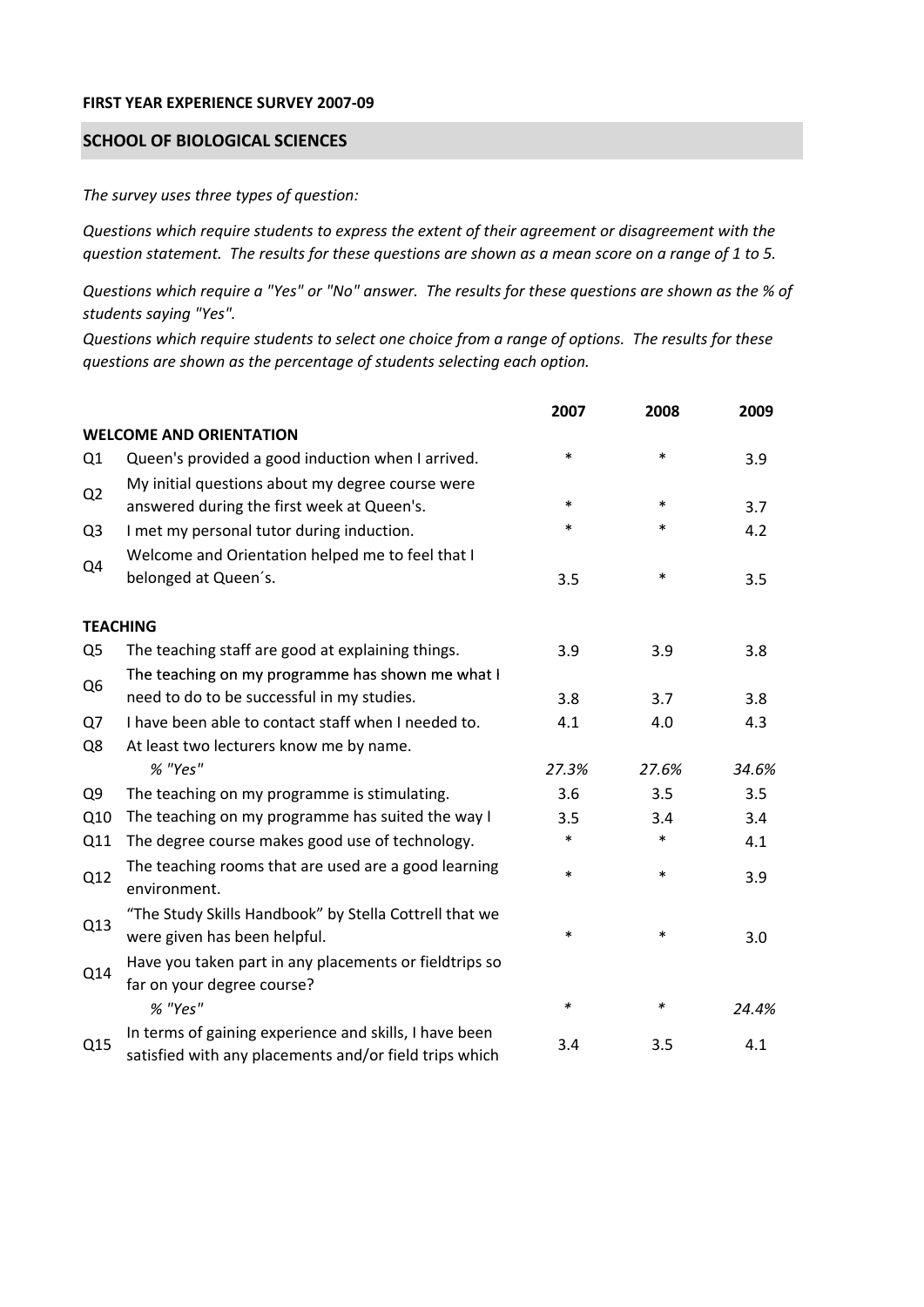|                 |                                                                                                      | 2007   | 2008   | 2009   |
|-----------------|------------------------------------------------------------------------------------------------------|--------|--------|--------|
|                 | <b>ASSESSMENT AND FEEDBACK</b>                                                                       |        |        |        |
| Q16             | Feedback on my work has been prompt (within three<br>weeks of submission of the work).               | 3.7    | 3.5    | 3.3    |
| Q17             | Feedback on my work has helped me in my learning.                                                    | 3.7    | 3.7    | 3.6    |
| Q18             | The criteria used in assessing work were made clear at<br>the beginning of my programme.             | 3.7    | 3.8    | 3.7    |
| Q19             | I am satisfied with my academic performance on my<br>modules.                                        | 3.5    | 3.3    | 3.7    |
|                 | <b>LEARNING RESOURCES</b>                                                                            |        |        |        |
| Q <sub>20</sub> | The library resources (eg, books, journals) are good<br>enough for my needs.                         | 4.1    | 4.0    | 3.9    |
| Q21             | The library services (eg, borrower services, information,<br>training) are good enough for my needs. | 4.0    | 3.9    | 4.0    |
| Q <sub>22</sub> | I have been able to access computers when I needed to.                                               | 4.1    | 4.2    | 4.1    |
| <b>SERVICES</b> |                                                                                                      |        |        |        |
|                 | Where I have used them, I have been satisfied with the following:                                    |        |        |        |
| Q <sub>23</sub> | <b>Accommodation Office</b>                                                                          | 3.7    | 3.9    | 4.0    |
| Q24             | <b>Admissions Office</b>                                                                             | 4.0    | 4.0    | 3.8    |
| Q <sub>25</sub> | <b>Campus Eating Places</b>                                                                          | $\ast$ | $\ast$ | 3.8    |
| Q26             | Careers Services, Work Placement Centre, Jobshop                                                     | 3.8    | 3.6    | 3.8    |
| Q27             | <b>Counselling Service</b>                                                                           | $\ast$ | $\ast$ | 3.8    |
| Q <sub>28</sub> | <b>Disability Services</b>                                                                           | 3.5    | 3.5    | 4.1    |
| Q <sub>29</sub> | <b>Health Services</b>                                                                               | 3.6    | 3.6    | $\ast$ |
| Q30             | <b>Finance Office</b>                                                                                | 3.6    | 3.8    | 3.6    |
| Q31             | Learning Development Service                                                                         | *      | $\ast$ | 3.5    |
| Q <sub>32</sub> | Queen's International                                                                                | 3.2    | 3.0    | 3.6    |
| Q <sub>33</sub> | Queen's Sport (PEC)                                                                                  | $\ast$ | $\ast$ | 4.2    |
| Q34             | Student Jobshop                                                                                      | $\ast$ | $\ast$ | 3.5    |
| Q <sub>35</sub> | <b>Student Records and Examinations</b>                                                              | 3.9    | 3.4    | 3.9    |
| Q36             | <b>Student Support</b>                                                                               | 3.6    | 3.6    | $\ast$ |
| Q <sub>37</sub> | <b>Student Guidance Centre</b>                                                                       | $\ast$ | 4.1    | 4.0    |
| Q38             | <b>Students' Union</b>                                                                               | *      | $\ast$ | 4.2    |
| Q39             | University Clubs and Societies                                                                       | *      | $\ast$ | 4.0    |
| Q40             | The Students' Union has enhanced my experience at<br>Queen's.                                        | *      | $\ast$ | 3.5    |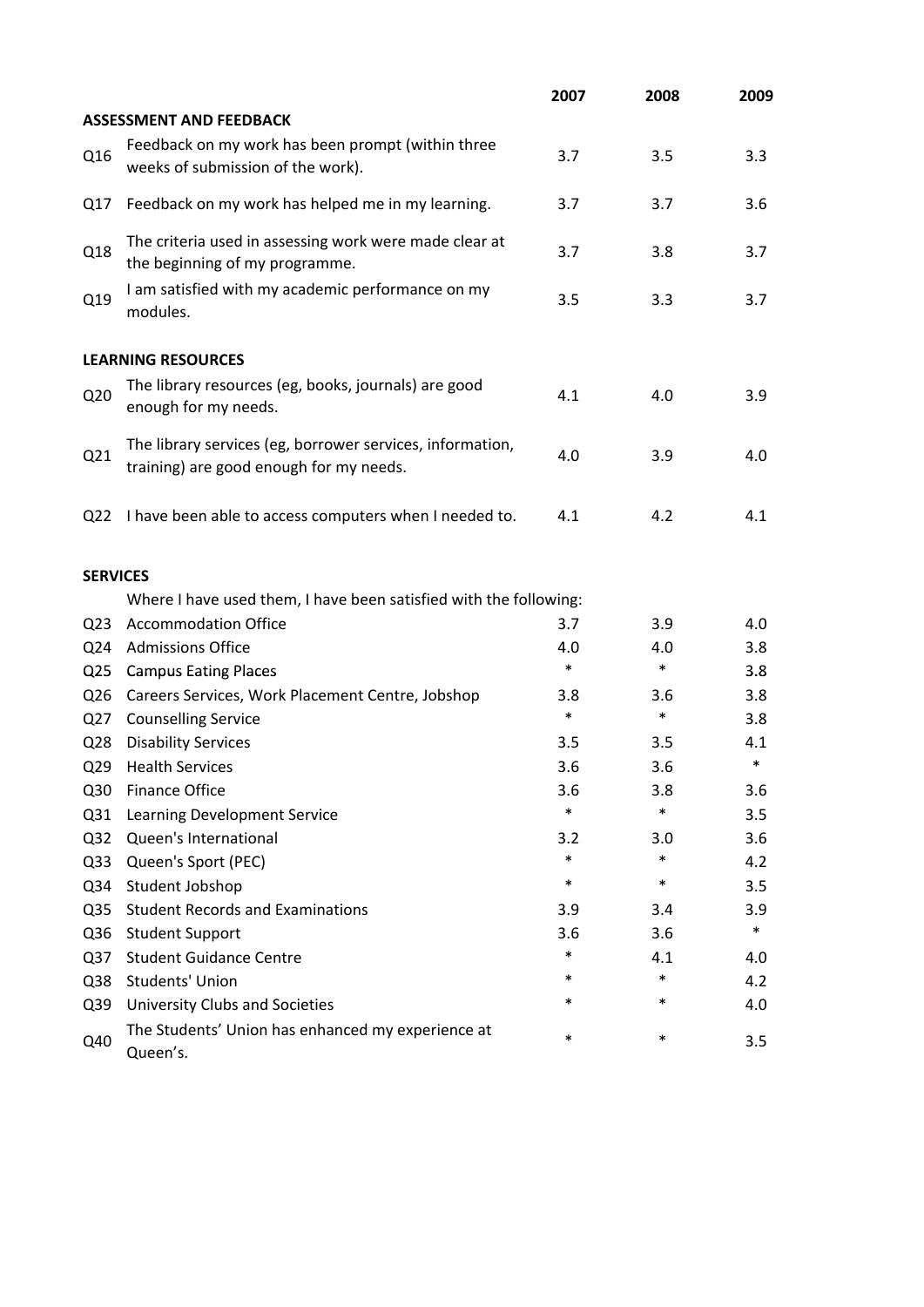|                 |                                                                                                  | 2007   | 2008   | 2009 |
|-----------------|--------------------------------------------------------------------------------------------------|--------|--------|------|
| <b>ADVICE</b>   |                                                                                                  |        |        |      |
|                 | I have received sufficient guidance about the academic choices open to me:                       |        |        |      |
| Q41             | Pre-Admission (from Admissions Office)                                                           | 3.4    | 3.5    | 3.3  |
| Q42             | Post-admission (from Schools, Academic Staff)                                                    | 3.3    | 3.5    | 3.4  |
| Q43             | From other staff in the School (once I had arrived at                                            | *      | $\ast$ | 3.4  |
| Q44             | Queen's information on tuition fees and bursaries was<br>helpful.                                | $\ast$ | $\ast$ | 3.5  |
|                 | The most useful source of information on tuition fees                                            |        |        |      |
| Q45             | and financial support was:                                                                       |        |        |      |
|                 | Secondary School                                                                                 | 17.9%  | 23.7%  | ∗    |
|                 | E&LB/LEA                                                                                         | 37.5%  | 32.9%  | *    |
|                 | <b>UCAS</b>                                                                                      | 8.9%   | 10.5%  |      |
|                 | Queen's literature (leaflets, correspondence)                                                    | 12.5%  | 19.7%  | *    |
|                 | Queen's website                                                                                  | 17.9%  | 9.2%   | *    |
|                 | Other                                                                                            | 5.4%   | 3.9%   | *    |
|                 | PERSONAL DEVELOPMENT                                                                             |        |        |      |
| Q46             | My programme requires me to work with other<br>students.                                         | 4.2    | 4.0    | 4.2  |
| Q47             | I have received sufficient advice about Personal<br>Development Planning (PDP).                  | 3.1    | 3.4    | 3.1  |
| Q48             | I am not as motivated towards my studies as I should<br>be.                                      | 2.9    | 2.9    | 2.8  |
| Q49             | Having Personal Tutors for first year students is a good<br>idea.                                | $\ast$ | $\ast$ | 3.7  |
| Q50             | I haven't done the background reading expected of me.                                            | 3.1    | 3.0    | 2.8  |
| Q51             | Academic work at this level is harder than I expected it<br>to be.                               | 3.1    | 3.1    | 2.8  |
| Q <sub>52</sub> | I feel I have made the right choice of programme.                                                | 3.7    | 3.8    | 3.8  |
| Q53             | I know what I want to do when I graduate.                                                        | 3.2    | 2.9    | 3.0  |
| Q54             | I am confident that my programme will lead to a job at<br>a level that matches my qualification. | 3.7    | 3.7    | 3.5  |
| Q <sub>55</sub> | I enjoy the social side of being at Queen's.                                                     | 3.9    | 3.9    | 3.8  |
| Q56             | I know about Degree Plus.                                                                        | $\ast$ | $\ast$ | 2.6  |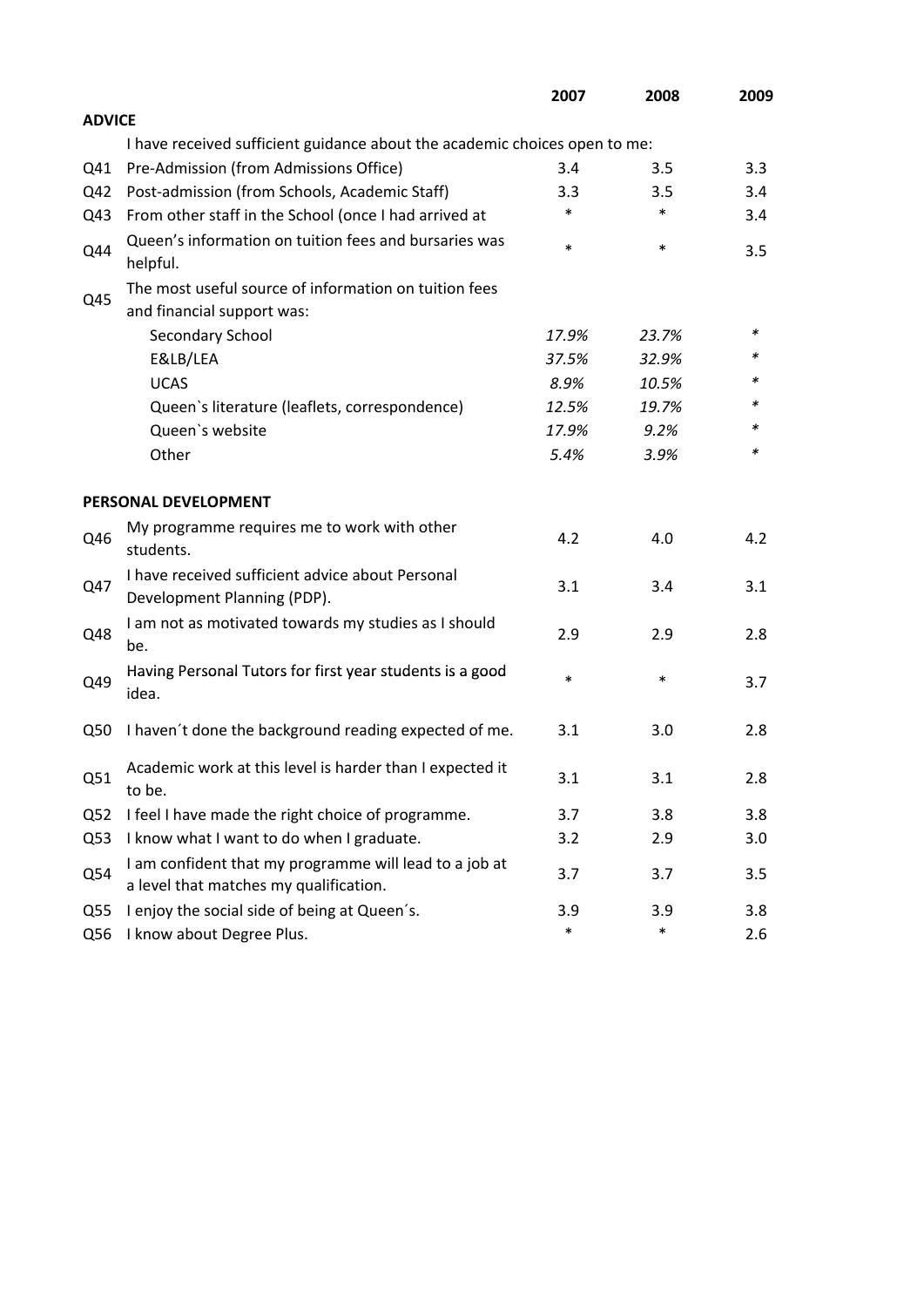|     |                                                                        | 2007  | 2008  | 2009  |
|-----|------------------------------------------------------------------------|-------|-------|-------|
|     | <b>ORGANISATION AND MANAGEMENT</b>                                     |       |       |       |
|     | How many hours of time-tabled classes (eg, lectures,                   |       |       |       |
| Q57 | tutorials, seminars, practicals) have you had scheduled                |       |       |       |
|     | $0-6$                                                                  | 0.0%  | 0.0%  | 0.0%  |
|     | $7 - 12$                                                               | 14.3% | 17.1% | 20.5% |
|     | $13 - 18$                                                              | 55.4% | 44.7% | 48.7% |
|     | 19-24                                                                  | 26.8% | 35.5% | 26.9% |
|     | $25+$                                                                  | 3.6%  | 2.6%  | 3.8%  |
|     | How many days per week during term-time do you                         |       |       |       |
| Q58 | typically come to Queen's to study?                                    |       |       |       |
|     | 1                                                                      | 0.0%  | 4.2%  | 2.9%  |
|     | $\overline{2}$                                                         | 1.9%  | 2.8%  | 7.4%  |
|     | 3                                                                      | 5.7%  | 5.6%  | 5.9%  |
|     | 4                                                                      | 13.2% | 25.4% | 22.1% |
|     | $5+$                                                                   | 79.2% | 62.0% | 61.8% |
|     |                                                                        |       |       |       |
|     | <b>STUDY LIFE BALANCE</b>                                              |       |       |       |
| Q59 | Where are you living while you are attending Queen's?                  |       |       |       |
|     | At Home                                                                | 39.3% | 44.0% | 51.3% |
|     | Other private accommodation                                            | 17.9% | 25.3% | 17.9% |
|     | University run accommodation                                           | 42.9% | 30.7% | 30.8% |
|     | Have you been required to take on employment (part-                    |       |       |       |
| Q60 | time, full-time) to finance yourself through university?               |       |       |       |
|     | % "Yes"                                                                | 66.1% | 60.5% | 60.3% |
| Q61 | Please select the number of hours you work in your job                 |       |       |       |
|     | per week:                                                              |       |       |       |
|     | $1 - 5$                                                                | 8.1%  | 2.2%  | 4.3%  |
|     | $6 - 10$                                                               | 24.3% | 21.7% | 36.2% |
|     | $10 - 15$                                                              | 43.2% | 37.0% | 34.0% |
|     | 16-20                                                                  | 21.6% | 34.8% | 19.1% |
|     | $21 - 25$                                                              | 0.0%  | 4.3%  | 2.1%  |
|     | $26+$                                                                  | 2.7%  | 0.0%  | 4.3%  |
| Q62 | I find it difficult to balance academic and other commitments such as: |       |       |       |
|     | Social Life                                                            | 3.0   | 2.8   | 3.1   |
|     | Work (part-time, full-time)                                            | 3.0   | 2.8   | 3.1   |
|     | Caring for others (parent, partner, children)                          | 2.9   | 3.2   | 3.4   |